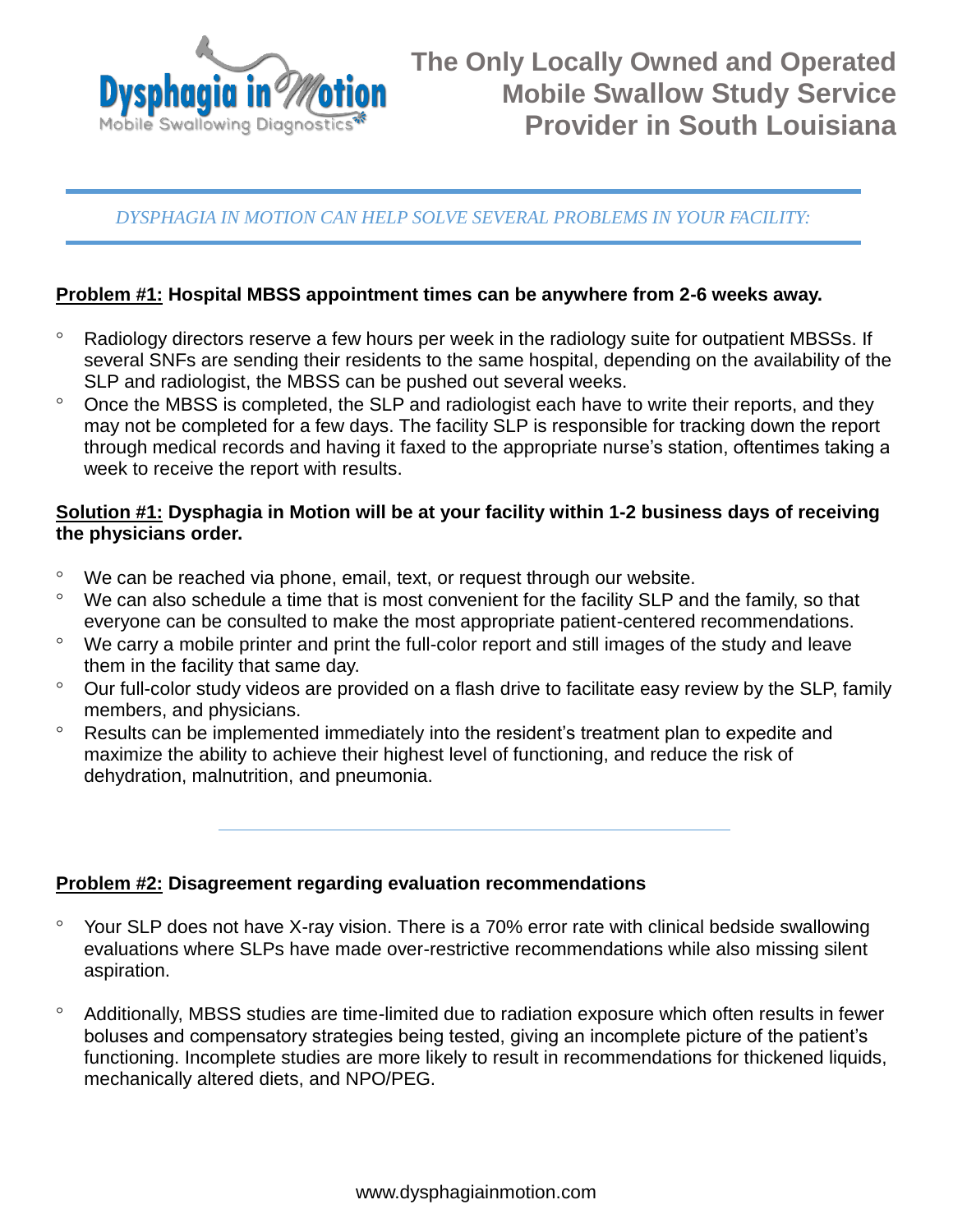**Solution #2: At Dysphagia in Motion, we take the time to incorporate multiple components into our assessments to ensure that the safest, least restrictive recommendations are made. Our assessment includes:**

- $\bullet$ Chart Review:
	- $\circ$  Our endoscopist will look at the patient's advance directives, medical history, general health trajectory, lab values, x-ray reports, and medications to ensure that all risk factors for development of aspiration pneumonia have been identified
	- o We take into account the patient's wishes and advance directives to ensure that our recommendations make sense for the facility, patient, and their family.
	- Comprehensive Assessment:
		- $\circ$  While MBSS studies are often limited to 4 minutes or less due to radiation exposure, FEES studies have no such restriction and can last an entire meal if necessary.
		- o MBSS studies involve constantly stopping/starting the recording, FEES provides a continuous full-color recording of the swallowing physiology.
		- o Because of the lack of time restrictions, FEES allows for testing of many more bolus presentations as well as use of compensatory and therapeutic strategies and exercises which provides a more complete understanding of the patient's functional level.
		- o We review every single study frame-by-frame (at the industry standard 30 frames per second) following the study to ensure that we didn't miss swallow events.
		- $\circ$  Most MBSS providers do not review their studies prior to writing the report, despite this being recommended as an industry standard.
		- o Our reports include clear, concise descriptions of bolus movement and related swallowing physiology impairment to help provide guidance for treatment decisions.
	- SLP/Facility Consultation:
		- o Our endoscopists are highly educated regarding current best practice in dysphagia compensation, exercise, dysphagia physiology, billing, and the informed consent process.
		- o We provide assistance and mentorship to SLPs new and old to ensure that your facility is using the most current evidence-based practice in assessment and treatment.

## **Problem #3: MBSS Barium Choice May Affect the Study Results:**

Many MBSS providers use powdered barium (EZ-Paque) in order to save money. The only barium product currently FDA approved for use in MBSS is Varibar. Use of powdered barium in a swallow assessment may lead to:

- Inconsistent viscosity frequently occurs due to lack of precise measuring of the powder  $\bullet$  . being added to test consistencies and can lead to poor test-retest reliability
- Powdered barium is designed for GI use to **COAT STRUCTURES** to make them more  $\bullet$ visible during GI studies such as esophograms. This may lead to false positives regarding residue in the pharynx and ultimately modified diets for no reason.
- Powdered barium has an unpleasant taste/texture. Research has shown that aversions to taste and texture may negatively affect a patient's swallowing pattern.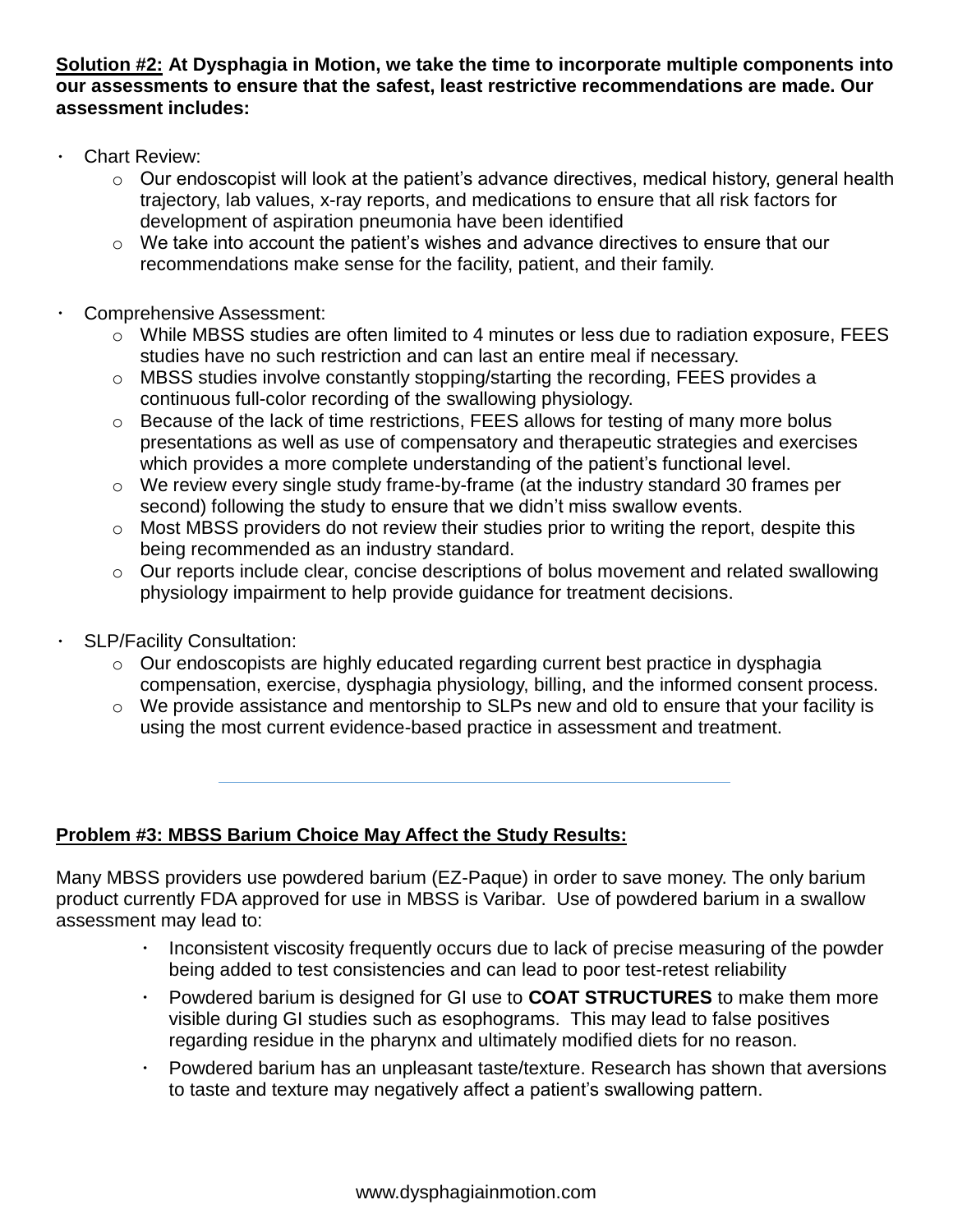### **Solution #3: Dysphagia in Motion uses real foods that are up to IDDSI standards to ensure test-retest reliability.**

 We add a small amount of non-toxic food coloring as contrast which has no impact on flavor or viscosity. If your patient has special dietary requirements, we are prepared to bring special items with us for testing to ensure that both IDDSI standards and your patient's needs are met.

# **Problem # 4: Cost of re-hospitalizations**

The following five conditions account for 78% of all 30-day SNF re-hospitalizations, and have all been deemed as potentially avoidable:

- 1. Congestive Heart Failure (CHF) can be reduced by adherence to any fluid or dietary restrictions.
- 2. Respiratory infections may be reduced by following appropriate positioning of residents with swallowing problems to avoid aspiration that could lead to pneumonia.
- 3. Urinary Tract Infection (UTI) can result from dehydration or poor nutrition, which may be prevented with careful monitoring of patient fluid and nutrient intake.
- 4. Sepsis same as above
- 5. Electrolyte imbalance same as above

### **Solution #4: Dysphagia in Motion is able to test a variety of compensatory strategies to determine the least restrictive diet that the resident will be compliant with.**

 The procedure is performed in the resident's natural environment and position to ensure accurate recommendations.

## **Problem #5: Increased operating costs with thickened liquids**

Many residents are assessed with a modified barium swallow study (MBSS) at the hospital when they are acutely ill. Once their condition has improved, they are sent back to the SNF. It has been found that 80% of residents have improved after discharge back to the SNF to the point that they no longer need the thickened liquids, but are never re-evaluated.

- $\degree$  It costs the facility on average \$7,000 per resident to be on nectar thick liquids for 1 year.
- $\degree$  Research shows that having a resident on thickened liquids can greatly improve the risk of dehydration and pneumonia, and decrease their quality of life.
- <sup>o</sup> The more residents that are on thickened liquids, the higher the risk for CNAs to make an accidental error when passing fluids, leading to a DOH tag.

#### **Solution #5: Dysphagia in Motion is able to test a variety of compensatory strategies to determine the least restrictive diet/liquid consistency that the resident will be compliant with.**